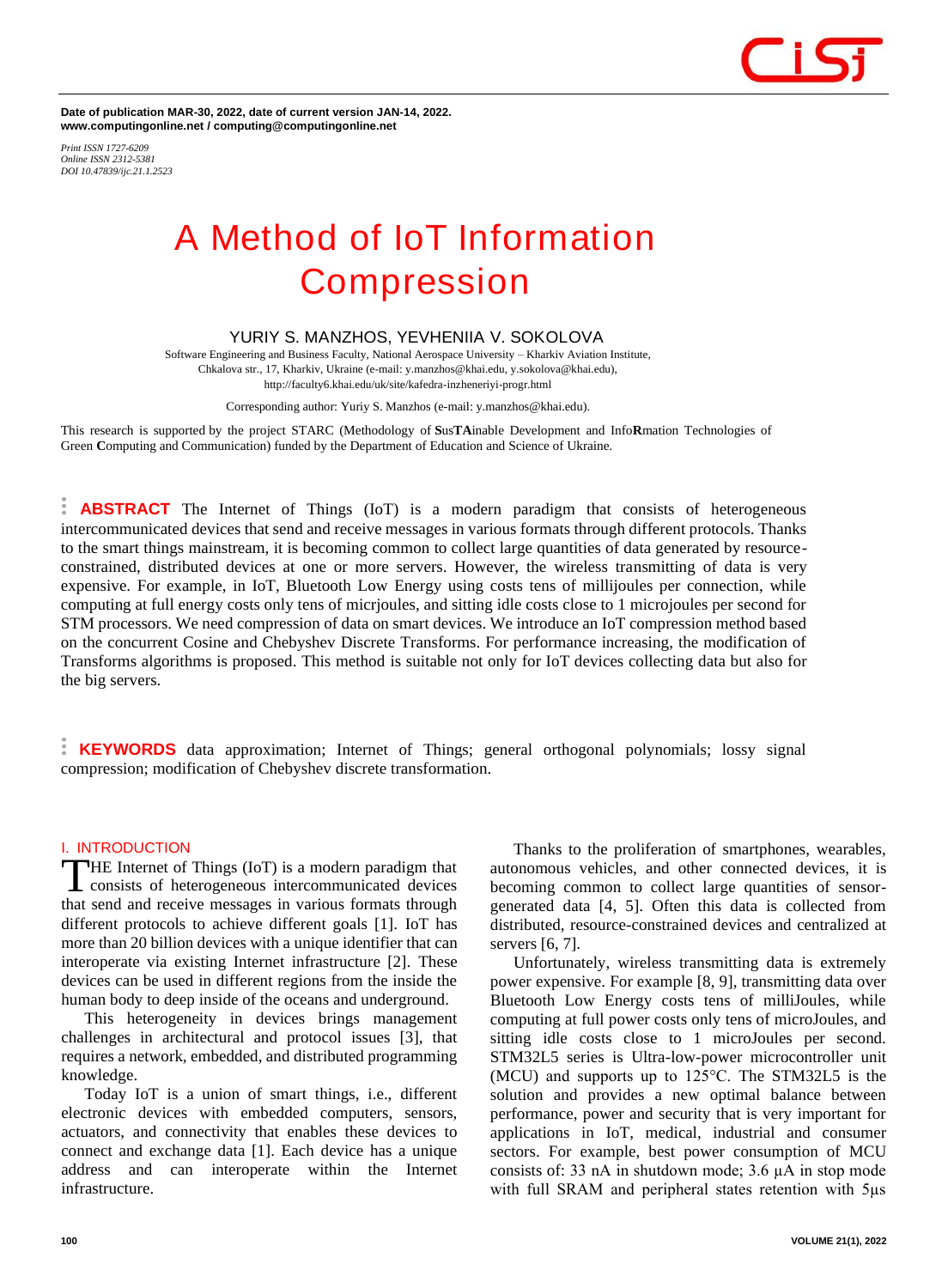wake-up time; down to current efficiency =  $60 \mu A/MHz$  in active mode [10].

Researching the features of IoT device data [11] allows concluding that a natural solution is to compress the data on smart devices [12].

Unfortunately, existing compression methods either 1) are only applicable for specific types of data, such as timestamps [13, 14], audio [15] or medical data [16] recordings; or 2) use algorithms that are ill-suited to sensorgenerated data [17].

Digitized signals in IoT replace conventional analogue signals. The transformation is based on the Nyquist– Shannon sampling theorem [18]. According to this theorem, for frequency of 8000 Hz and 8 bit per sample we need bitrate 64 Kb per second for voice information saving. That is why a modern IoT system requires storage and transmission of large quantities of data. Due to storage capacity and transmission speed constraints, it is necessary to reduce the quantities of stored data. Therefore, efficient data compression in IoT devices data is significant. Signal compression aims to achieve a high compression ratio while keeping the relevant information in the compressed signal.

Generally, compression of the signal can be realized as lossless and lossy. Lossless compression allows exact reconstruction of the source signal; however, a compression ratio is limited. The lossy compression allows to achieve a high compression ratio within some error between the source and reconstructed signals.

In this article, we mainly focus on IoT devices signal lossy compression [19] through Fourier series and Chebyshev polynomials [20]. Concurrent using Fourier and Chebyshev transformation requires many resources.

For performance increasing, the modification of Chebyshev and Cosine discrete transformations is proposed.

The article is organized as follows. In Section 2 we describe the features of discrete data transformations, briefly introduce Cosinе and Chebyshev orthogonal polynomials transformations [20] and describe our proposed technique. Results are shown in Section 3. Finally, we draw a conclusion in Section 4.

### **II. MATERIAL AND METHODS**

#### *A. COMPRESSION ALGORITHMS*

The amount of data needed to describe IoT devices signals is transmitted very slowly. Also, storage of IoT devices is costly. The information contained in the signals, therefore, must be compressed because signal compression means reducing the amount of data needed to present IoT device signals.

The source signal samples are partitioned into array of blocks. Every  $Block_i$  transforms into TBlock<sub>i</sub>. According to the defined threshold we clear some items in TBlocki.

In the end we use Entropy coding (see Fig.1).



Figure 1. The block-diagram of the Transformation data of signal

Discrete unitary transformations are useful in signal processing applications that include signal restoration and data compression [20]. Examples of popular unitary transforms are the discrete cosine transform and the discrete Chebyshev transformations.

There are types of signals for which one transformation is compressed better than another. Below we present a brief review of some composed compression method of the signal based on the Cosine and Chebyshev transformations.

For even function  $s(t)$  Cosine approximation is:

$$
\hat{s}_f(t) = \frac{c_0}{2} + \sum_{n=1}^{\infty} c_n \cos\left(\frac{\pi nt}{L}\right),\tag{1}
$$

where 2*L* is a period of  $s(t)$  and

$$
c_n = \frac{1}{\pi} \int_{-\pi}^{\pi} s(t) \cos(nt) dt \,. \tag{2}
$$

Expressions (1, 2) are inverse and forward transformation for a signal  $s(t)$ . Forward transformation is based on the (2) often used for lossy data compression.

For IoT sensors we have discrete signals – time series of samples. In the most of cases IoT sampling is selected at equidistant points that is why we can use a Discrete cosine Transformation (DCT) [21] for approximation and compression of source data (see Fig.2). Expressions (3, 4) are forward and inverse discrete cosine transformation for samples of a signal  $s(t)$ .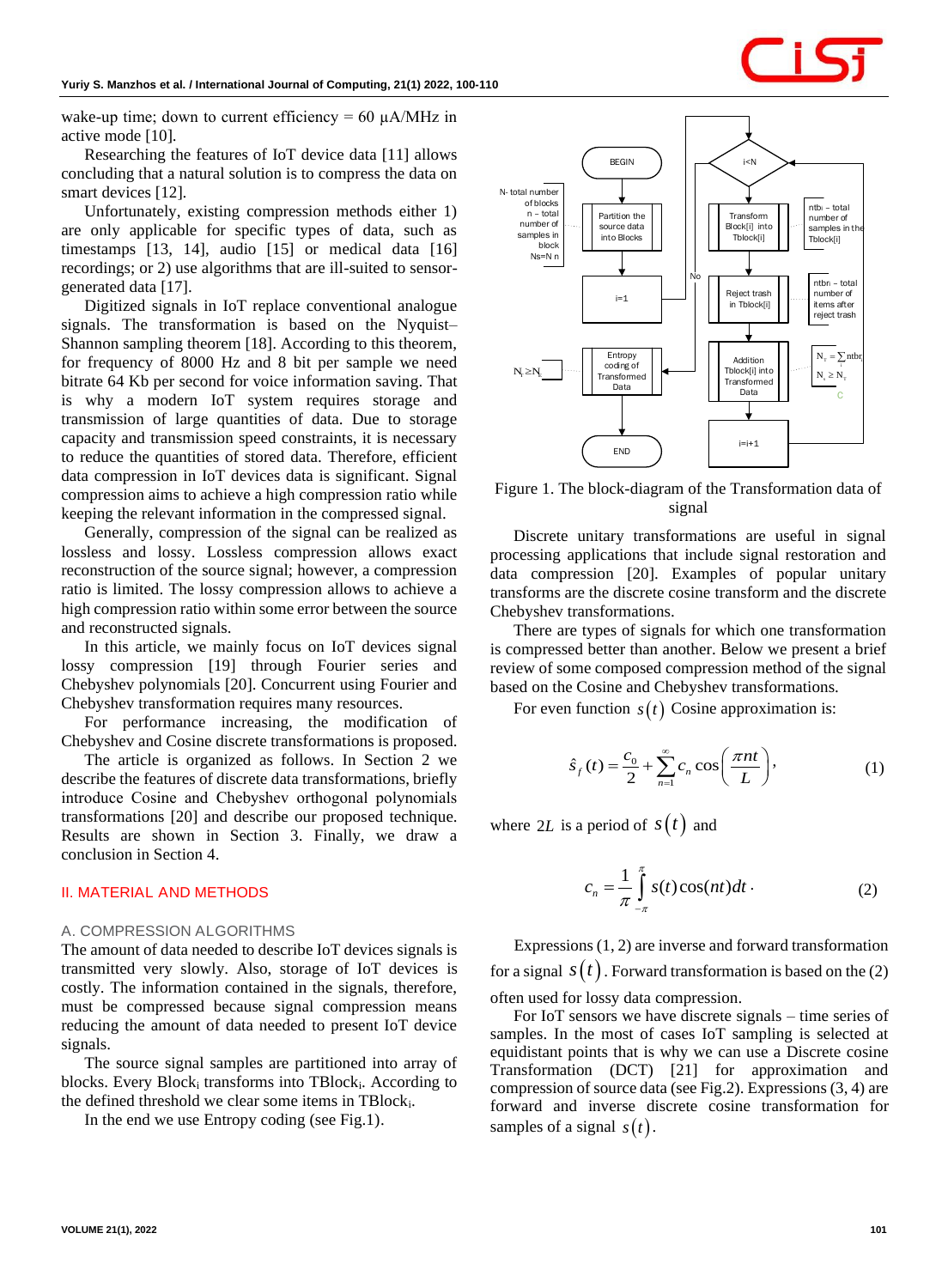

$$
c_k = \sqrt{\frac{2}{N}} \sum_{n=0}^{N-1} s_n \cos\left(\frac{\pi (n+0.5)}{N} k\right),
$$
 (3)

$$
\hat{s}_k = \sqrt{\frac{2}{N} \sum_{n=0}^{N-1} c_n \cos\left(\frac{\pi (n+0.5)}{N} k\right)}.
$$
 (4)

The Complexity of the algorithm is  $O(n^2 \cos(x))$ . That is why we need to improve this algorithm for using in the IoT systems.



Figure 2. The block-diagram of the DCT

Based on this algorithm two algorithms were elaborated: Part1 – initialization of DCT and Part2 – calculation of DCT (see Fig. 3)

Part1 calculates the temporal two dimensional array of

$$
\text{cosines as } Z_{ij} = \cos\left(\frac{\pi(j+0.5)}{n}i\right).
$$

Part2 calculates the DCT with the help of  $Z_{ij}$ . Chebyshev polynomials  $T_n(t)$  of the first kind is defined as [21]:

$$
T_0(t) = 1; T_1(t) = t; T_2(t) = 2t^2 - 1...
$$
  
\n
$$
T_{n+1}(t) = 2tT_n(t) - 1 \quad n \ge 1.
$$
 (5)

The polynomial  $T_n(t)$  has k zeros in the interval  $[-1, 1]$ , and they are located at the points:

$$
t_k = \cos\left(\frac{\pi (k-0.5)}{n}\right).
$$
 (6)



Figure 3. The block-diagram of the optimized DCT

Also  $T_n(t)$  satisfies a discrete orthogonality relation: if  $i, j < m$ , then

$$
\sum_{k=1}^{n} T_i(t_k) T_j(t_k) = \begin{cases} 0 & i \neq j \\ \frac{m}{2} & i = j \neq 0 \\ m & i = j = 0 \end{cases}
$$
 (7)

If  $s(t)$  is an arbitrary function in the interval  $[-1, 1]$ , and if n coefficients cj,  $j = 0,...,n - 1$ , are defined by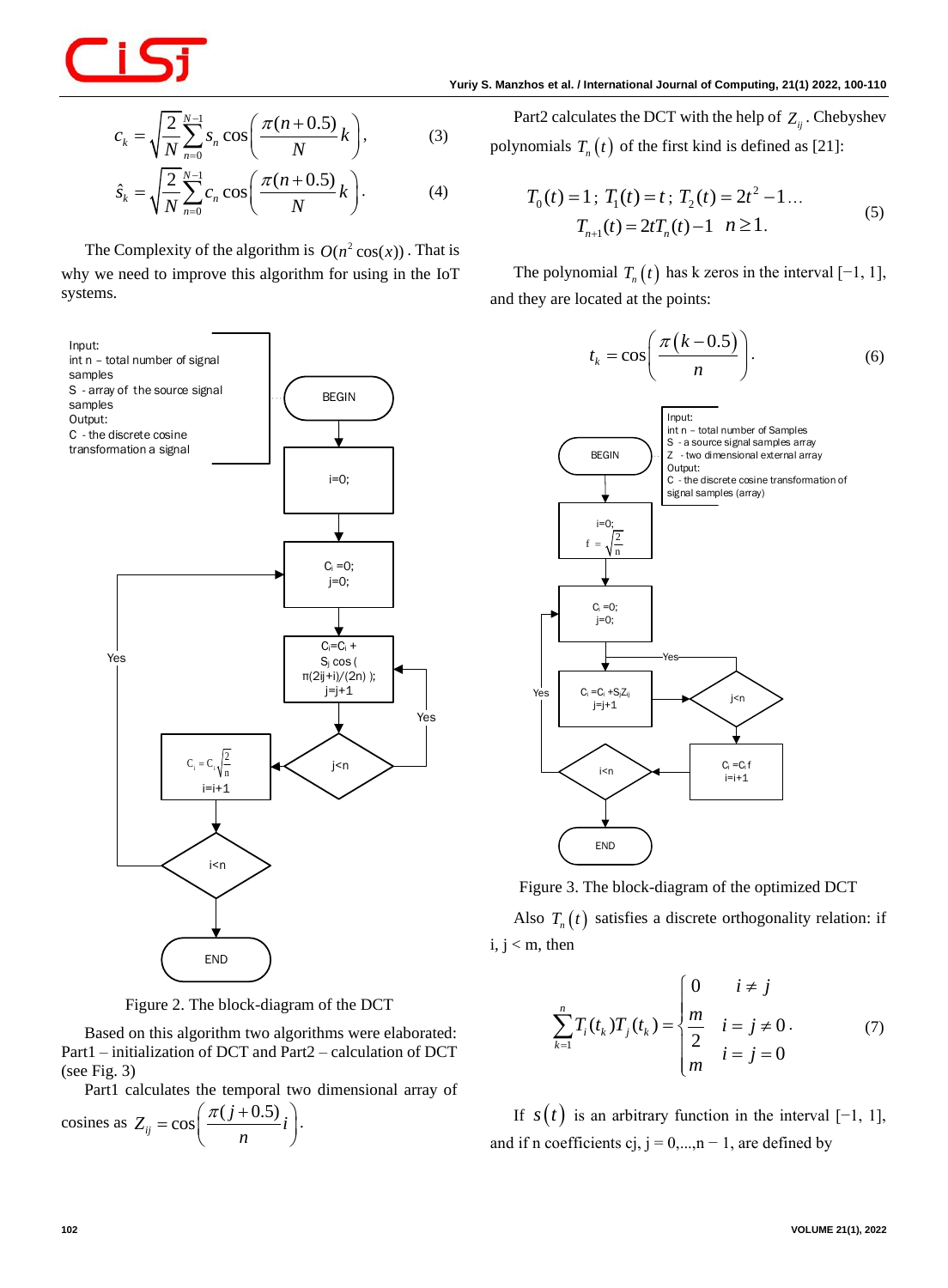$$
c_j = \frac{1}{n} \sum_{k=1}^n s(t_k) T_j(t_k),
$$
  

$$
c_j = \frac{1}{n} \sum_{k=1}^n s \left( \cos \left( \frac{\pi (k-0.5)}{n} \right) \right) \cos \left( \frac{\pi j (k-0.5)}{n} \right),
$$
 (8)

then the approximation formula of Chebyshev approximation of  $s(t)$  is defined as:

$$
\widehat{s}_{c}(t) = c_0 + \sum_{n=1}^{\infty} c_n T_n(t) \quad -1 < t < 1.
$$
 (9)

Expressions (8, 9) are forward and inverse Discrete Chebyshev transformations for samples of a signal  $s(t)$ . The main feature of Chebyshev polynomials is a minimal error for  $-1 < t < 1$ .

There is a Discrete Chebyshev Transformation (DChT) [20] that is shown in Fig. 4. The Complexity of the algorithm is  $O(n^2 \cos(x))$ .

In order to improve performance, an optimization of the algorithm is proposed.

Since a real signal of IoT is an array of samples in equidistant points we can not use the expression (7). That is why the block "Initialization" uses "Interpolation" for calculation of samples between points.

Also, the mapping time interval of block samples to [-1; 1] was used in our algorithm.



Figure 4. The block-diagram of the DChT

Based on this algorithm two algorithms were elaborated: Part1 – initialization of DChT and Part2 – calculation of DCT (see Fig.5).

Part1 calculates:

temporal array for zeros of  $T_n(t)$  as:

$$
X_k = \cos\bigg(\frac{\pi(k+0.5)}{n}\bigg),
$$

temporal two dimensional array of cosines as

$$
Z_{jk} = \cos\left(\frac{\pi j(k+0.5)}{n}\right).
$$

Part2 calculates the DCT with the help of  $Z_{jk}$  and  $X_k$ .



Figure 5. The block-diagram of the optimized DChT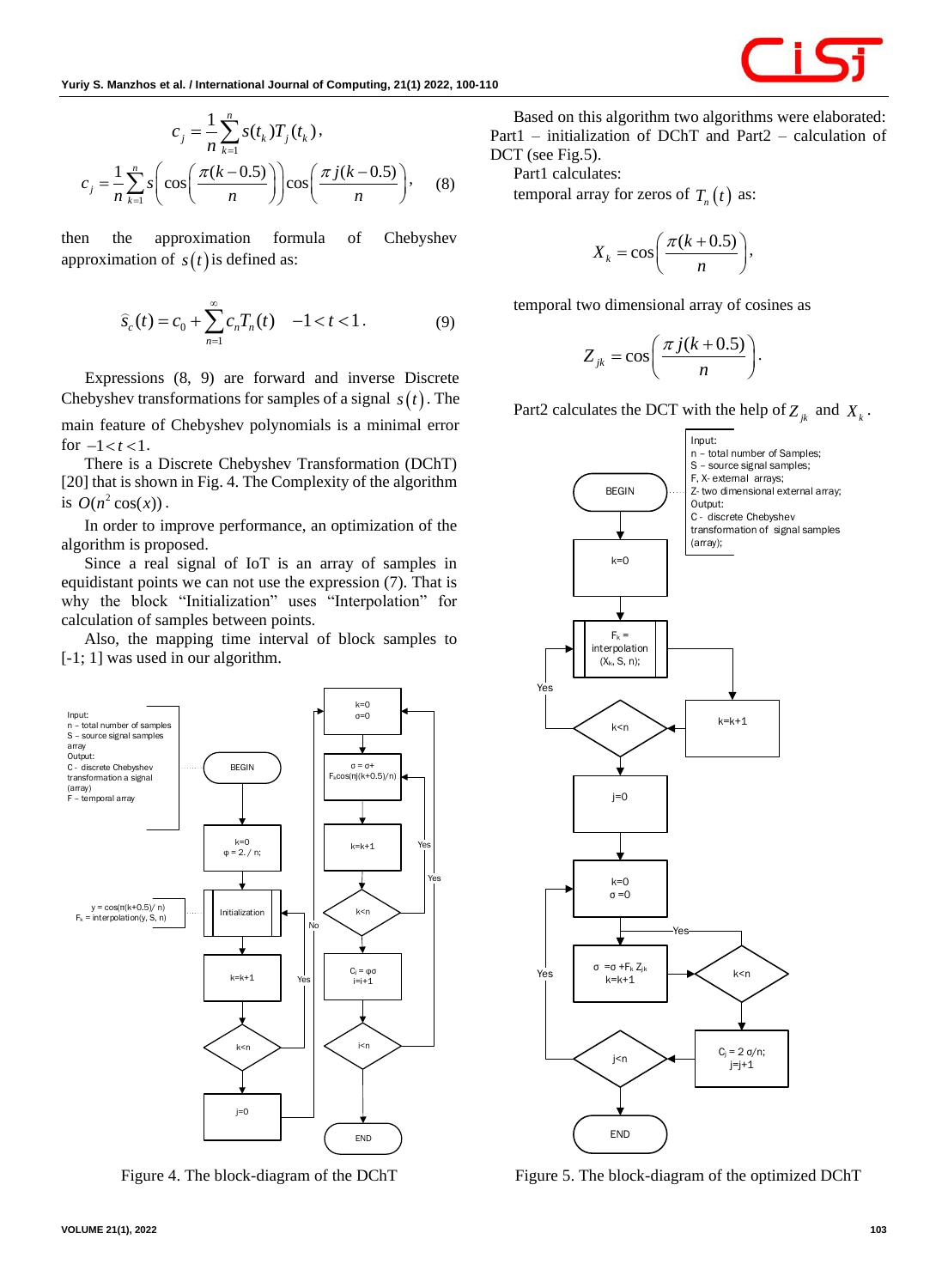Optimized algorithms were used for the elaboration of the composed compressed technique based on the concurrent transformation of samples  $s(t_i)$ . After the transformation we have an approximated signal  $\hat{s}(t_i)$ .

Let  $n$  be the total number of the IoT samples. In most compression algorithms, there are various performance metrics, for example:

The Signal Relative Maximum Error  $(S<sub>RME</sub>)$  evaluated as:

$$
S_{RME} = \frac{\max_{i} |s(t_i) - \hat{s}(t_i)|}{\max_{i} |s(t_i)|}.
$$
 (10)

Current Signal Relative Error (SRE):

$$
S_{REi} = \frac{\left| s(t_i) - \hat{s}(t_i) \right|}{\max_i \left| s(t_i) \right|}.
$$
\n(11)

We use Eq (10,11) for minimization of errors in the restored data.

For compression current relative error of transformation was used:

$$
C_{REi} = \frac{|C_i|}{\max_i |C_i|}.
$$
 (12)

*CREi* allows eliminating small items in the compressed data.

Compression Ratio (CR) is defined as a ratio between the number of samples needed to represent the original and the number of items in compressed data.

$$
CR = \frac{n}{p},\tag{13}
$$

where *p* is the total number of  $C_i$  for  $C_{REi} > \delta$ , where  $\delta$  is the threshold level ( 0.001..0.01).

In order to achieve the optimal CR, the functional architecture, based on DCT and DChT, was elaborated (see Fig. 6).

Each of these transformations has some peculiarities of use, but the simultaneous use of these transformations allows us to achieve an increase in CR.

In the first step in order to achieve the CR MCU calculates DCT and DChT for minimal bock data size (for example size =5 samples). The maximal size of data is determined by the highest order of the used generalized polynomials (maximal performance of MCU and memory size), for example, maximal size =64. After this operation, we have two sets of approximation coefficients  $A_i, C_i$ .



Figure 6. Functional architecture of adaptive compression of the IoT devices signal

For the creation of Chebyshev and Cosine approximations, we propose unique algorithms.

Algorithm ChebApprox:

inputs:  $n - a$  number of samples  $s(t_i)$  in the block data;

 $\mathcal{E} = 10^{-5}$ ...<sup>2</sup> requires a Relative Maximum Error (RME) of approximation;

output:  $\{C_i\}$  – vector of Chebyshev approximation.

BEGIN algorithm:

1. Fix the order m=n of the Chebyshev approximation.

2. Transform the input time series and find the  $C_i$  using interpolation of source data.

3. Construct the approximated function  $\hat{s}(t_i)$  using Eq. (9).

5. Calculate RME using Eq. (10).

6. If RME  $\lt \mathcal{E}$  set m = m - 1 and go to 2

END algorithm ChebApprox

Algorithm CosineApprox:

Inputs:  $n - a$  number of sample  $s(t_i)$  in the block data;

[a; b]- interval of approximation,  $\varepsilon = 10^{-5}$  requires an error of approximation – RME

Outputs:  $\{A_i\}$ -vector of Cosine approximation

BEGIN algorithm:

1. Fix the order m=n of the Cosine approximation.

2. Transform the input time series into the  $A_i$ .

3. Construct the approximated function  $\hat{s}(t_i)$  using Eq. (4).

5. Calculate RME using Eq. (10).

6. If RME >  $\varepsilon$  set m = m + 1 and go to 2

7. If RME  $\lt E$  set m = m-1 and go to 2;

END algorithm CosinеApprox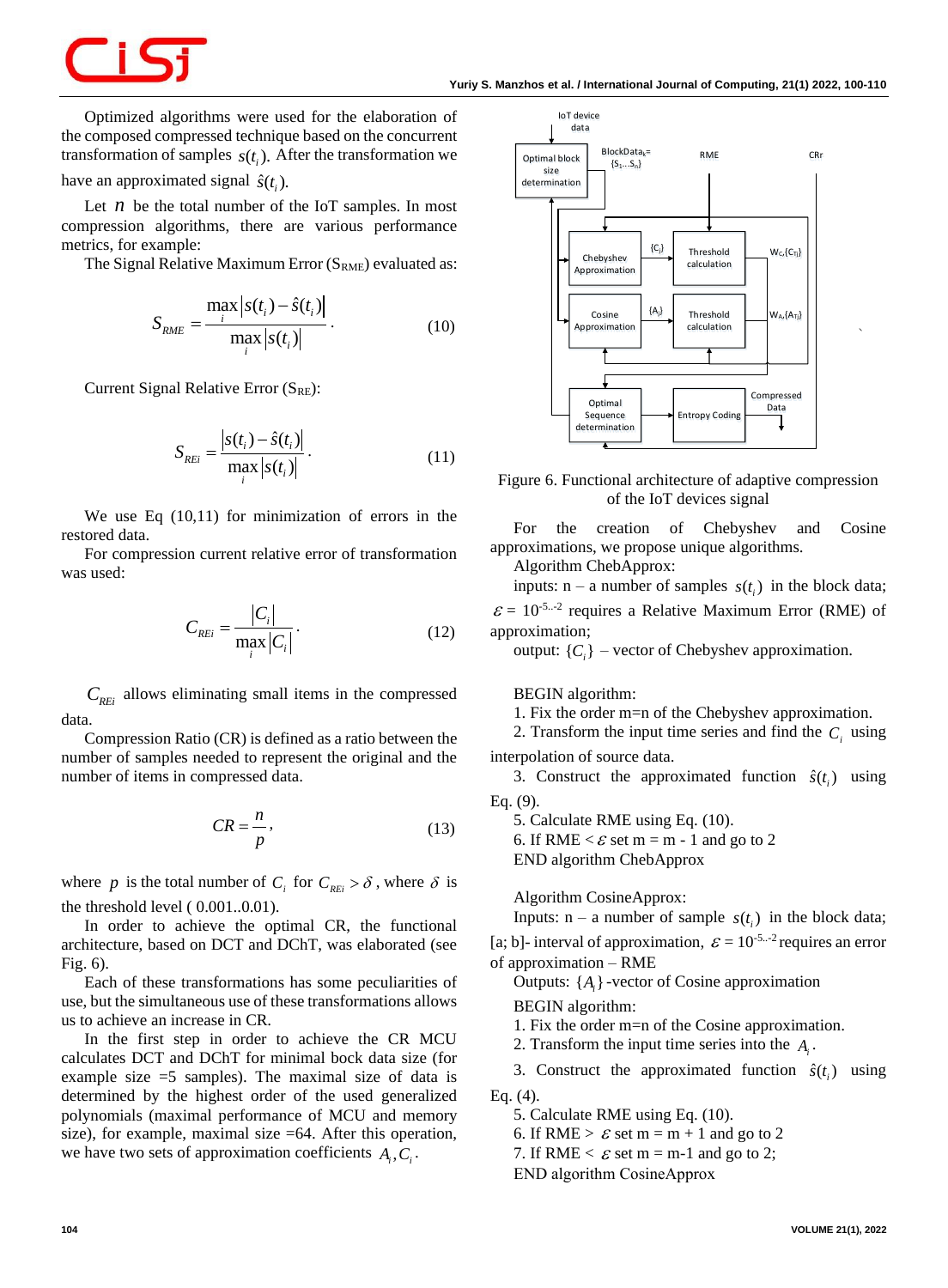In the second step of MCU, according to the threshold level,  $\delta$  calculates two subsets of coefficients  $\{A_{T_i}\}\,$ ,  $\{C_{T_i}\}\$ and controls words  $W_A$  and  $W_c$  (see Eq.14):

$$
C_i = \begin{cases} 0, & |C_i| < \delta \\ C_i, & |C_i| \ge \delta \end{cases}, \quad A_i = \begin{cases} 0, & |A_i| < \delta \\ A_i, & |A_i| \ge \delta \end{cases} \tag{14}
$$

The number of items in these sets is less than a number of items in the source sets.

According to Eq(13) end we define current CR.

The valid bits in control words define the position of nonzero items of the source sets – the first bit in control word equals true for DCT and false for DChT.

If current  $CR \leq CR$ , we set the block data as size =size +

2. Also, if the new size is less than the maximal size, we go to the First step. After repeating, we have the optimal CR for this block of data.

In the third step, we compress Data via Entropy Coding. So we can send the compressed data to other IoT devices.

The operation for step One-Three is repeated for the complete set of IoT raw data.

Proposed algorithms allow eliminating the information redundancy in digital streams at the output of IoT devices.

#### *B. EFFECTIVENESS OF COMPRESSION*

Now we need energy and time effectiveness of compression for IoT.

Let  $\eta_E$  be the energy effectiveness:

$$
\eta_E = \frac{E_{TS}}{E_{TC} + E_C},\tag{15}
$$

where  $E_{TS}$  is an energy for source data transmitting via wireless communication;  $E_c$  is an energy for data compressing;  $E_{TC}$  is the energy for compressed data transmitting measured in Joules.

In our case:

$$
E_{TS} = P_T \tau_{TS}, \ E_C = P_C \tau_C, \ E_{TC} = P_T \tau_{TC}, \tag{16}
$$

where  $P_T$ ,  $P_C$ are power consumptions for transmiting/compressing of data [W],  $\tau_{TS}$ ,  $\tau_c$  are time intervals of transmiting/compressing of source data,  $\tau_{TC}$  is a time interval for compressed data [sec] transmiting.

For compressing data define

$$
\alpha = \frac{V_s}{V_c},\tag{17}
$$

where  $V_s$ ,  $V_c$  are source/compressed volumes of data in bits.

For defined data rate  $\beta$  [bit/sec]

$$
\tau_{TS} = \frac{V_S}{\beta}, \tau_{TC} = \frac{V_C}{\beta},
$$
\n
$$
\eta_E = \frac{P_T \tau_{TS}}{P_T \tau_{TC} + P_C \tau_C} = \frac{P_T \frac{V_S}{\beta}}{P_T \frac{V_C}{\beta} + P_C \tau_C},
$$
\n
$$
\eta_E = \frac{V_S}{V_C + \frac{P_C}{P_T} \beta \tau_C} = \frac{\alpha}{1 + \frac{P_C}{P_T} \beta \frac{\tau_C}{V_C}},
$$
\n(19)

where  $\tau_c = \frac{N_i C}{\sigma}$  $\tau_c = \frac{N}{I}$  $\prod$ , where  $\Pi$  is a processor performance, measured in instruction/sec;  $N_{iC}$  is the total number of instructions for source data compression.

The volume of source information is defined as

$$
V_s = N_s R_s \,, \tag{20}
$$

where  $N_s$  is the total number of samples,  $R_s$  is the total number bit per samples.

For block of samples:

$$
N_s = N_B L_{BS},\qquad(21)
$$

where  $N_B$  is the total number of blocks,  $L_{BS}$  is the length of data block in samples.

Since discreate cosine or Chebyshev transformation have asymptotic time complexity of  $O(n^2)$  then:

$$
N_{iC} = N_B L_{BS}^2 \gamma \,,\tag{22}
$$

where  $\gamma$  is the coefficient of proportionality (total number of instructions per elementar block), defined by program in [instruction]. For cosine transformation  $\gamma \approx 30$  [ins] for Chebyshev transformation  $\gamma \approx 10$  [ins]

or 
$$
N_{iC} = \frac{V_S}{R_S L_{BS}} L_{BS}^2 \gamma = \frac{V_S L_{BS}}{R_S} \gamma,
$$

$$
\tau_C = \frac{N_{iC}}{\Pi} = \frac{V_S L_{BS}}{\Pi R_S} \gamma,
$$

$$
\eta_E = \frac{\alpha}{1 + \frac{P_C}{P_T} \beta \frac{V_S L_{BS}}{\Pi R_S V_C} \gamma} = \frac{\alpha}{1 + \frac{P_C}{P_T} \frac{\alpha \beta L_{BS}}{\Pi R_S} \gamma}.
$$
(23)

In our case  $\alpha$  =10...13 for block size=20..30.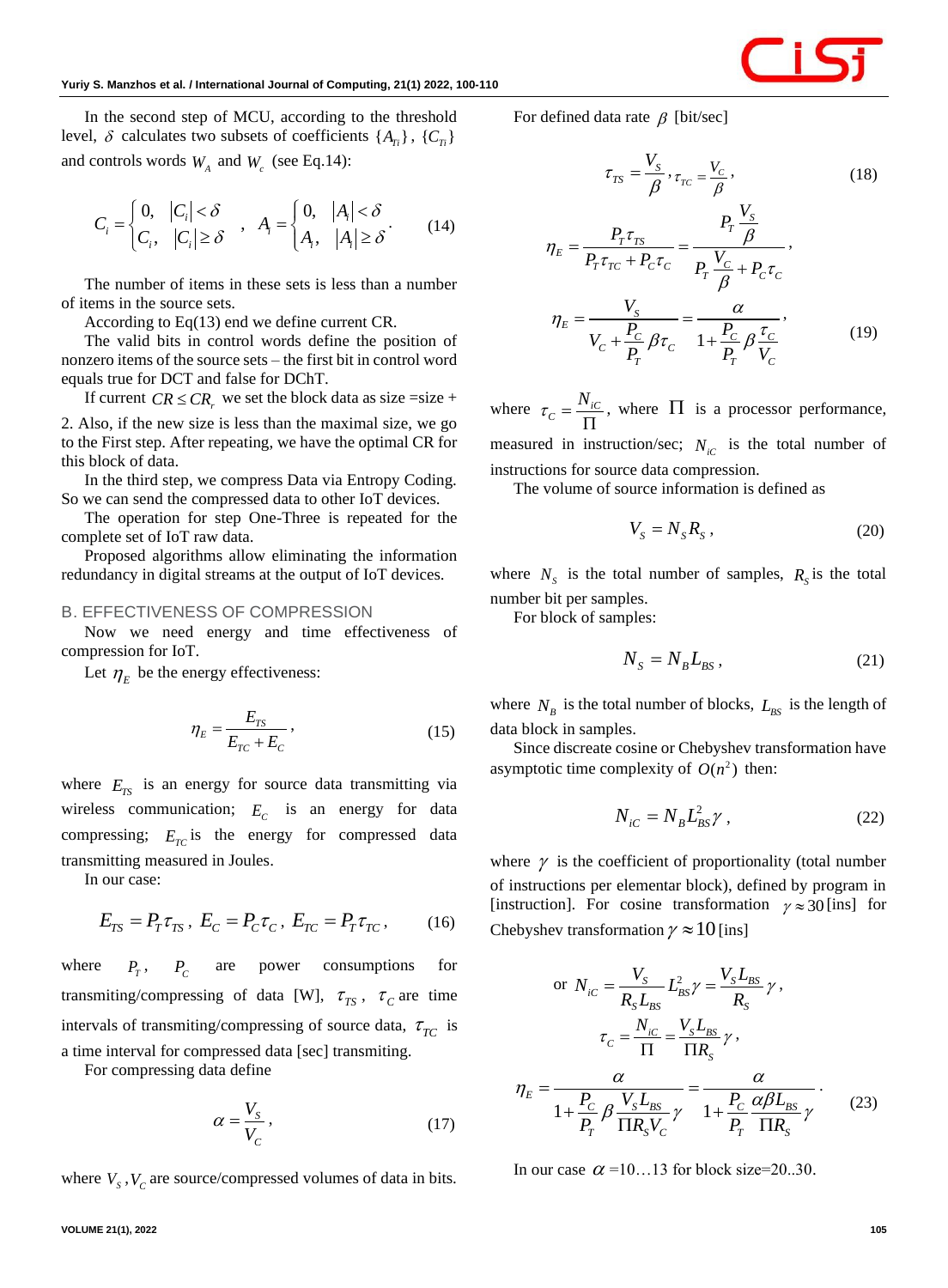

Power consumption for Bluetooth unit is  $P_T = 100$  mW. Data rate is  $\beta = 125000$  bit/sec [22]. For STM32L5 the current consumption 16 mA (3.3 V)  $P_c$ =50 mW, the performance  $\Pi = 165$  DMIPS [23]. Total number bit per samples  $R_s = 16$  bit. The length of data block  $L_{BS} = 10$ .

.

,

$$
\eta_E = \frac{\alpha}{1 + \frac{P_C}{P_T} \frac{\alpha \beta L_{BS}}{\Pi R_S} \gamma}
$$

Even with  $\gamma \approx 50$  [ins] the energy effectiveness is:

$$
\eta_E = \frac{\alpha}{1 + \frac{50[mW]}{100[mW]}} \frac{\alpha \cdot 125000 \left[ \frac{bit}{\text{sec}} \right] \cdot 10}{1.65 \cdot 10^8 \left[ \frac{ins}{\text{sec}} \right] \cdot 16 [bit]} 50 [ins]
$$

 $\eta_E \approx \alpha = 10..13$ . The amount of energy for compressing and transmitting data is less then 10 % of amount of energy for transmitting of uncompressed data.

Time effectiveness 1 (it is important for security and reliability, because decreasing of transmitting time to increase the reliability and security level of IoT) is:

$$
\eta_{T1} = \frac{\tau_{TS}}{\tau_{TC}}.\tag{24}
$$

After substitution  $\tau_{TS}$  and  $\tau_{TC}$  (see Eq. 17)

$$
\eta_{T1} \approx \alpha = 10..13.
$$

Time effectiveness 2 (it is important for evaluation of delay for real time systems of IoT):

$$
\eta_{T2} = \frac{\tau_{TS}}{\tau_{TC} + \tau_C} \,. \tag{25}
$$

After substitution  $\tau_{TS}$ ,  $\tau_{TC}$  and  $\tau_c$  (see Eq. 17)

$$
\eta_{T2} \approx \alpha = 10..13.
$$

Compression allows increasing the life time, security and reliability of IoT to decrease the delay for transmitting of data in the real time systems.

### **III. RESULTS**

After implementation in C++ the relative performance (RP) as the ratio between the time of execution for classic Transforms to time of execution for optimized Transforms for different input data was researched.

To avoid the influence of cache memory, every transformation was repeated 10000 times. The transformation time was calculated as an average time for every input signals. The result of this research is shown in Fig. 7.



Figure 7. Performance of DCT and DChT

We observed the performance increase for optimized algorithms. As a result, we have performance increase of 5...9 for such signals:

$$
s_n(t) = t^n
$$
,  $T_n(t)$ ,  $sin(nt)$ ,  $t sin(nt)$ ,  $(1-t)sin(nt)$ .

The compression ratio (Eq 13) is defined by number of samples in block data and threshold. For test signals the  $CR=3..50$ . For real audio signal (450 kB) the  $CR=3...15$  (see Fig. 8).



# Figure 8. Compression ratio for audio signal and different thresholds

The CR for real audio signals is defined by ratio Discretization frequency to frequency band of signal. For small value of this ratio we have the small CR.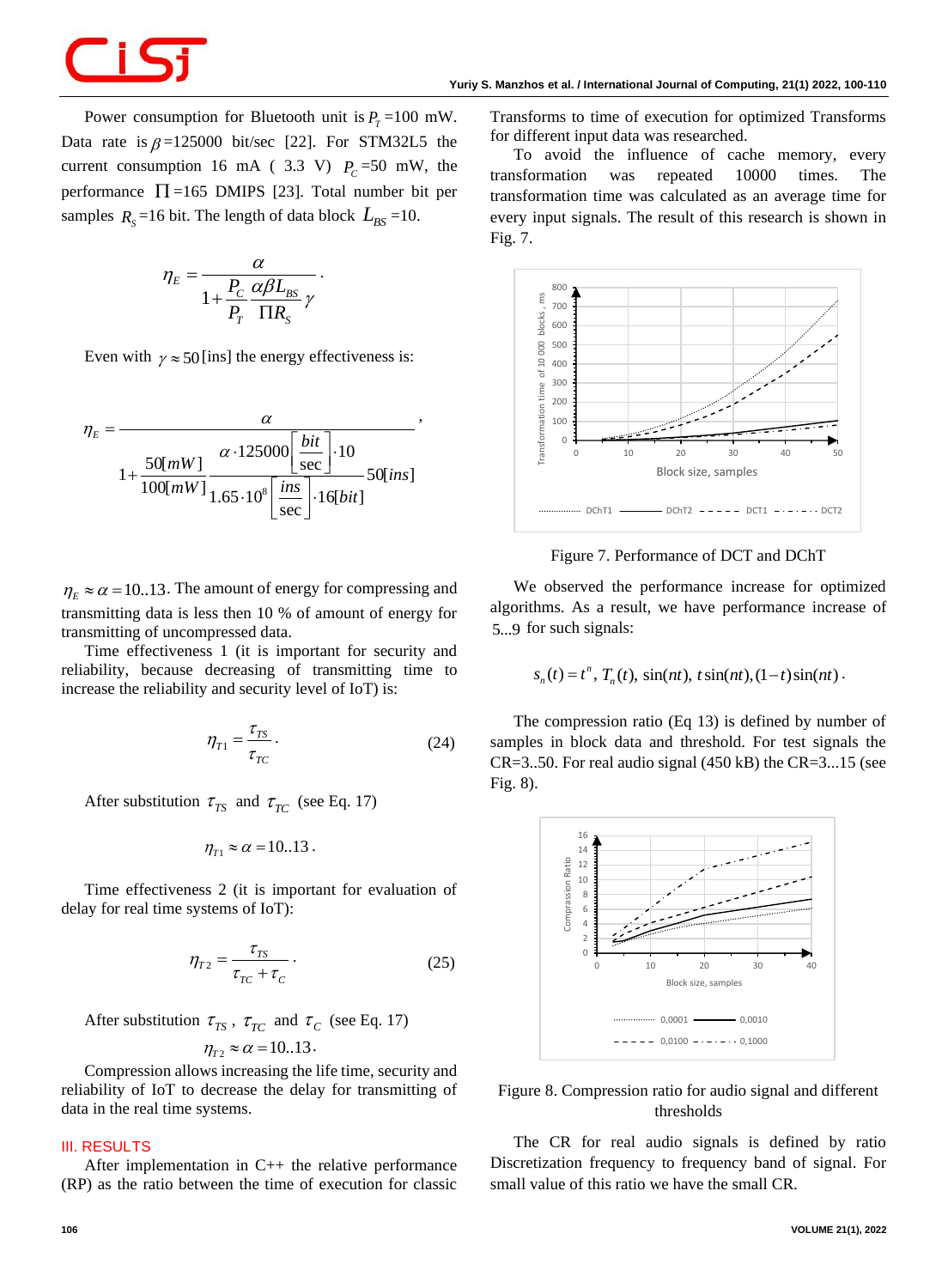

In the figures we can see the Compression ratio for different test signals and thresholds (see. Fig. 9, 11, 13, 14, 17):

CRC2, CRC5 – compression ratio for Cosine Transformation and treshholds  $10^{-2}$  and  $10^{-5}$ ;

CRT2, CRT5 – compression ratio for Tchebyshev Transformation and thresholds 10-2 and 10-5.

In the figures we can see the Relative Maximum Error for different test signals and thresholds: (see Fig. 10, 12, 15, 16, 17):

EC2, EC5 – compression ratio for Cosine Transformation and treshholds  $10^{-2}$  and  $10^{-5}$ .

ET2, ET5 – compression ratio for Tchebyshev Transformation and treshholds  $10^{-2}$  and  $10^{-5}$ .

Where  $T_5(t) = 16t^5 - 20t^3 + 5t$ .



Figure 9. Compression ratio for test signal  $s(t)=t^2$ 



Figure 10. The Relative Maximum Error for test signal  $s(t)=t^2$ 



Figure 11. Compression ratio for test signal  $s(t)=t^3$ 





 $s(t)=t^3$ 



Figure 13. Compression ratio for test signal  $s(t)=T<sub>5</sub>(t)$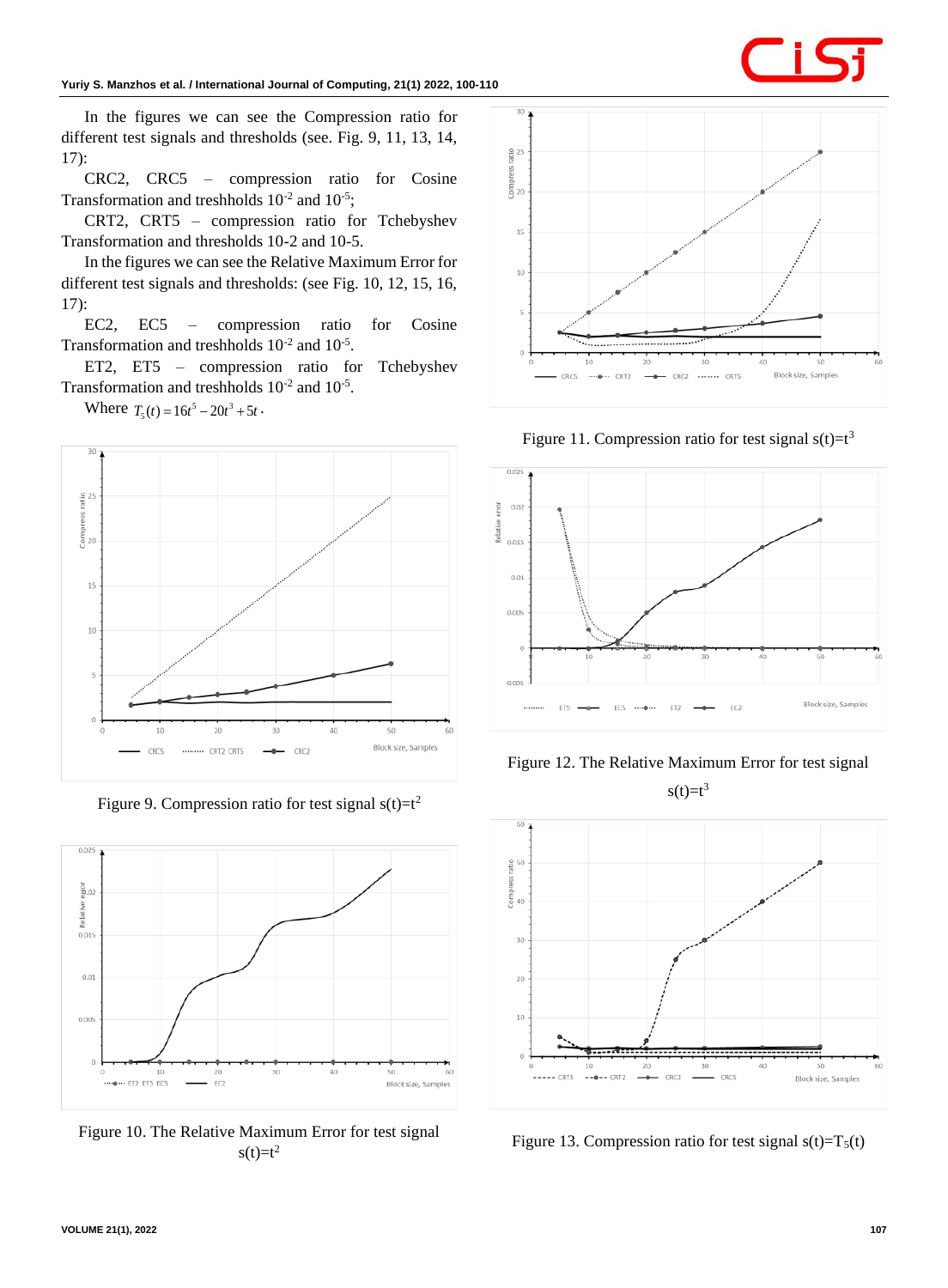**Yuriy S. Manzhos** *et al.* **/ International Journal of Computing, 21(1) 2022, 100-110**



Figure 14. Compression ratio for test signal  $s(t)=sin(5t)$ 



Figure 15. The Relative Maximum Error for test signal  $s(t)=\sin(5t)$ 



Figure 16. The Relative Maximum Error for test signal  $s(t)=T^5(t)$ 



Figure 17. Compression ratio for test signal  $s(t)=tsin(2t)$ 



Figure 18. The Relative Maximum Error for test signal

 $s(t)= t\sin(2t)$ 

In the most cases (See Fig.9-17) the Chebyshev Compression Ratio > Cosine Compression rate. But for high Compression Ratio the concurrent compression was used.

In the following figures we can see the Restored signals after Tchebyshev Transformation () and after Cosine Transormation for treshholds  $10^{-2}$  (see. Fig. 19, 20, 21).



Figure 19. Restored signal for test signal  $s(t)=T5(t)$  and

thresholds= $0.01$ , block size = $5$ 



Figure 20. Restored signal for test signal  $s(t)=T<sub>5</sub>(t)$  and thresholds= $0.01$ , block size =10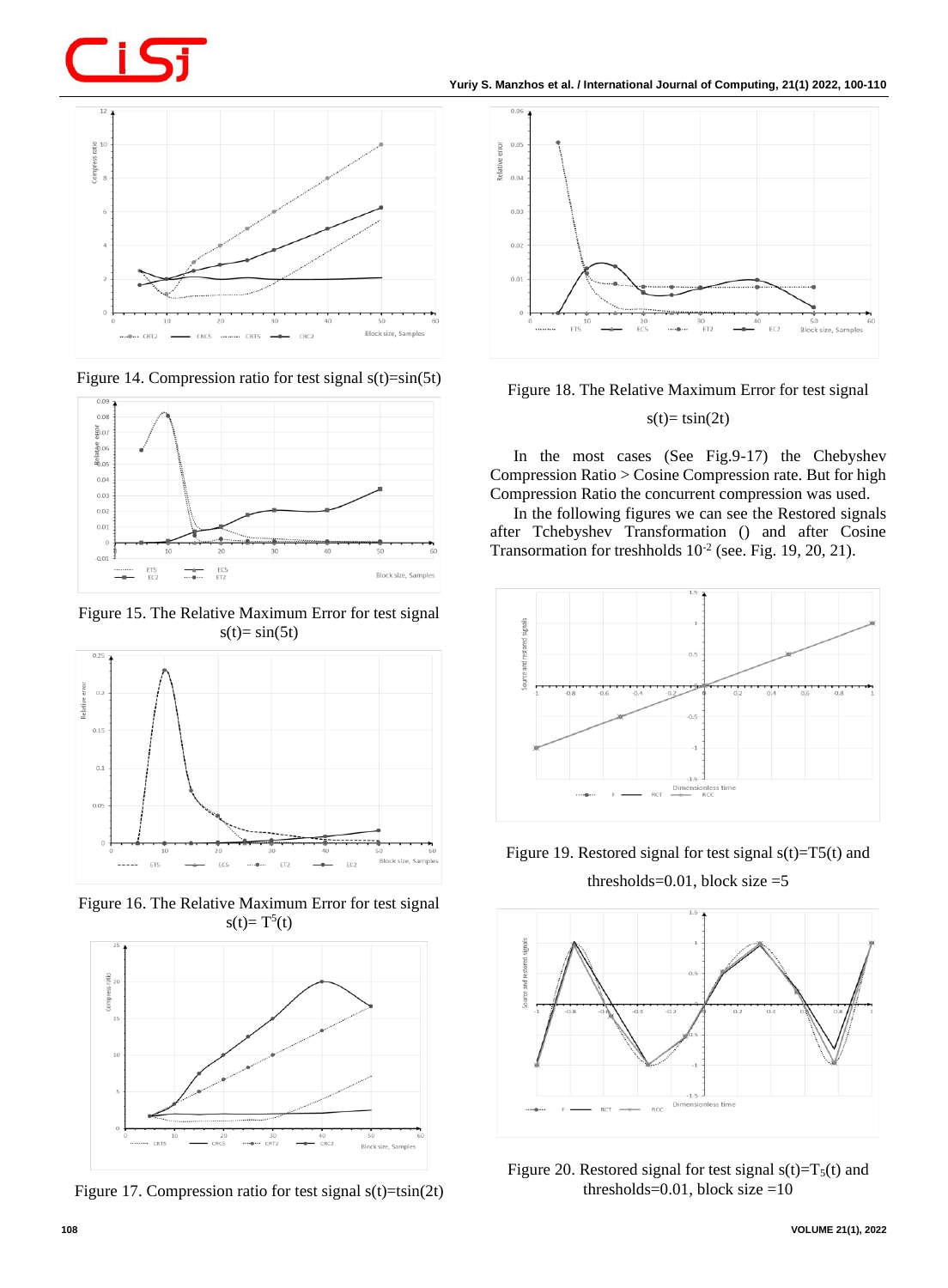

Figure 21. Restored signal for test signal  $s(t)=T_5(t)$  and thresholds= $0.01$ , block size =50

For block size=5 we can see approximation of  $T5(t)$  as the line. Bad approximation is explained by using of square polynomial interpolation. But for block size>10 we can see the high quality approximation. We can say that block size must be  $> 10$ .

We can see a positive correlation between threshold, block size and compression ratio if block size is less then 50 ( see Fig. 9, 11, 13, 14, 17).

The maximum relative error is calculated according to  $Eq(10)$  for every block and every samples. The error is defined by total number of samples in the block and threshold (see Fig. 10, 12, 16, 15, 18).

According to Fig. 8-10 we have the following optimal values: Block Size  $20..30$ , Threshold  $10^{-2}$ , Maximum Relative Error of block 0…0.02 and Compression Ratio 6..9. But real compression ratio and maximum relative error of block is defined by IoT signal.

### **IV. CONCLUSIONS**

In this article, we have proposed a new IoT device signal compression technique based on using optimized discrete cosine and Chebyshev transformations that provides the high performance.

Due to the concurrent usage of two different transformations, the proposed technique provides better compression ratio, energy consumption and time effectivenes.

The technique can be used to transmit the time series of data, e.g., the sound in smart homes or the environment; in the healthcare (e.g., arterial pressure, etc.); in industry (e.g., different technical parameters, etc.) because in most cases the precision of IoT sensors is 8..16 bit per values but the precision of restored signal is 10..16 bit.

We continue to work with data of different IoT devices using other relevant lossy compression techniques to improve the efficiency of our proposed scheme.

#### **References**

- [1] L. S. Bai, R. P. Dick, and P. A. Dinda, "Archetype-based design: Sensor network programming for application experts, not just programming experts," in *Proceedings of the 2009 IEEE International Conference on Information Processing in Sensor Networks*, 2009, pp. 85–96.
- [2] *Internet of Things – number of connected devices worldwide 2015–* 2025, [Online]. Available at: http://www.statista.com/statistics/471264/iot-number-of-connecteddevices-worldwide
- [3] D. Miorandi, S. Sicari, F. De Pellegrini, and I. Chlamtac, "Internet of Things: vision, applications and research challenges," *Ad Hoc Networks*, vol. 10, issue 7, pp. 1497–1516, 2012. [https://doi.org/10.1016/j.adhoc.2012.02.016.](https://doi.org/10.1016/j.adhoc.2012.02.016)
- [4] M. Buevich, A. Wright, R. Sargent, and A. Rowe, "Respawn: A distributed multi-resolution time-series datastore," *Proceedings of the 2013 IEEE 34th Real-Time Systems Symposium (RTSS)*, 2013, pp. 288–297. [https://doi.org/10.1109/RTSS.2013.36.](https://doi.org/10.1109/RTSS.2013.36)
- [5] D. Blalock, S. Madden, J. Guttag, "Sprintz: Time series compression for the Internet of Things," *Proc. ACM Interact. Mob. Wearable Ubiquitous Technol.*, vol. 2, no. 3, article 93, pp. 93:1-93:23, 2018. [https://doi.org/10.1145/3264903.](https://doi.org/10.1145/3264903)
- [6] S. Rhea, E. Wang, E. Wong, E. Atkins, and N. Storer., "Littletable: a time-series database and its uses," *Proceedings of the 2017 ACM International Conference on Management of Data*, 2017, pp. 125– 138. [https://doi.org/10.1145/3035918.3056102.](https://doi.org/10.1145/3035918.3056102)
- [7] I. Sokolov, I. Turkin, "Resource efficient data warehouse optimization," *Proceedings of the 2018 IEEE 9th International Conference on Dependable Systems, Services and Technologies (DESSERT)*, Kyiv, 2018, pp. 491-495. [https://doi.org/10.1109/DESSERT.2018.8409183.](https://doi.org/10.1109/DESSERT.2018.8409183)
- [8] Texas Instruments, 2.4-GHz Bluetooth low energy system-on-chip, 2013. [Online]. Available at: http://www.ti.com/lit/ds/symlink/cc2540.pdf
- [9] Texas Instruments, Cc2640 simplelink bluetooth wireless mcu, 2016. [Online]. at: Available at: http://www.ti.com/lit/ds/swrs176b/swrs176b.pdf
- [10] STM32L562QE, 2019. [Online]. Available at: http://www.st.com/en/microcontrollersmicroprocessors/stm32l562qe.html
- [11] T. Bose, S. Bandyopadhyay, S. Kumar, A. Bhattacharyya, and A. Pal, "Signal characteristics on sensor data compression in IoT – An investigation," *Proceedings of the 2016 13th Annual IEEE International Conference on Sensing, Communication, and Networking (SECON)*, 2016, pp. 1–6. [https://doi.org/10.1109/SAHCN.2016.7733016.](https://doi.org/10.1109/SAHCN.2016.7733016)
- [12] A. Ukil, S. Bandyopadhyay, and A. Pal. "IoT data compression: Sensor-agnostic approach," *Proceedings of the IEEE Data Compression Conference (DCC)*, 2015, pp. 303–312. [https://doi.org/10.1109/DCC.2015.66.](https://doi.org/10.1109/DCC.2015.66)
- [13] M. P. Andersen and D. E. Culler, "Btrdb: Optimizing storage system design for timeseries processing," *Proceedings of the FAST*, 2016, pp. 39–52.
- [14] T. Pelkonen, S. Franklin, J. Teller, P. Cavallaro, Q. Huang, J. Meza, and K. Veeraraghavan, "Gorilla: A fast, scalable, in-memory time series database", *Proceedings of the VLDB Endowment*, vol. 8, issue 12, pp. 1816-1827, 2015. [https://doi.org/10.14778/2824032.2824078.](https://doi.org/10.14778/2824032.2824078)
- [15] Information technology generic coding of moving pictures and associated audio information – part 7: Advanced audio coding (aac), 2006. **[Online].** Available at: https://www.iso.org/standard/43345.html
- [16] N. Verma, A. Shoeb, J. Bohorquez, J. Dawson, J. Guttag, and A. P. Chandrakasan, "A micro-power EEG acquisition SoC with integrated feature extraction processor for a chronic seizure detection system," *IEEE Journal of Solid-State Circuits*, vol. 45, issue 4, pp. 804–816, 2010. [https://doi.org/10.1109/JSSC.2010.2042245.](https://doi.org/10.1109/JSSC.2010.2042245)
- [17] N. Q. V. Hung, H. Jeung, and K. Aberer, "An evaluation of modelbased approaches to sensor data compression," *IEEE Transactions on Knowledge and Data Engineering*, vol. 25, issue 11, pp. 2434–2447, 2013. [https://doi.org/10.1109/TKDE.2012.237.](https://doi.org/10.1109/TKDE.2012.237)